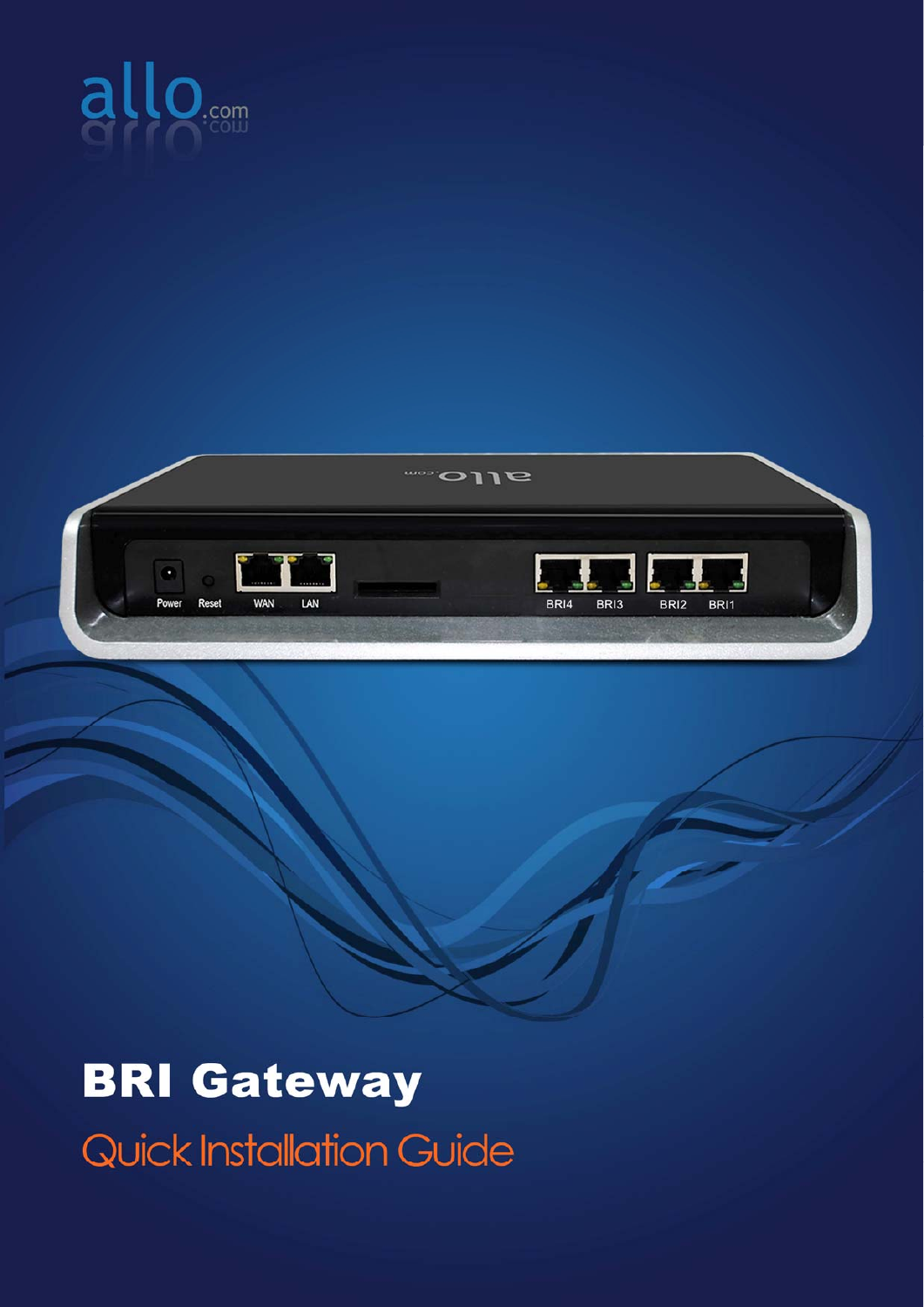# **Quick Installation Guide**

## BRI Gateway

Version 2.1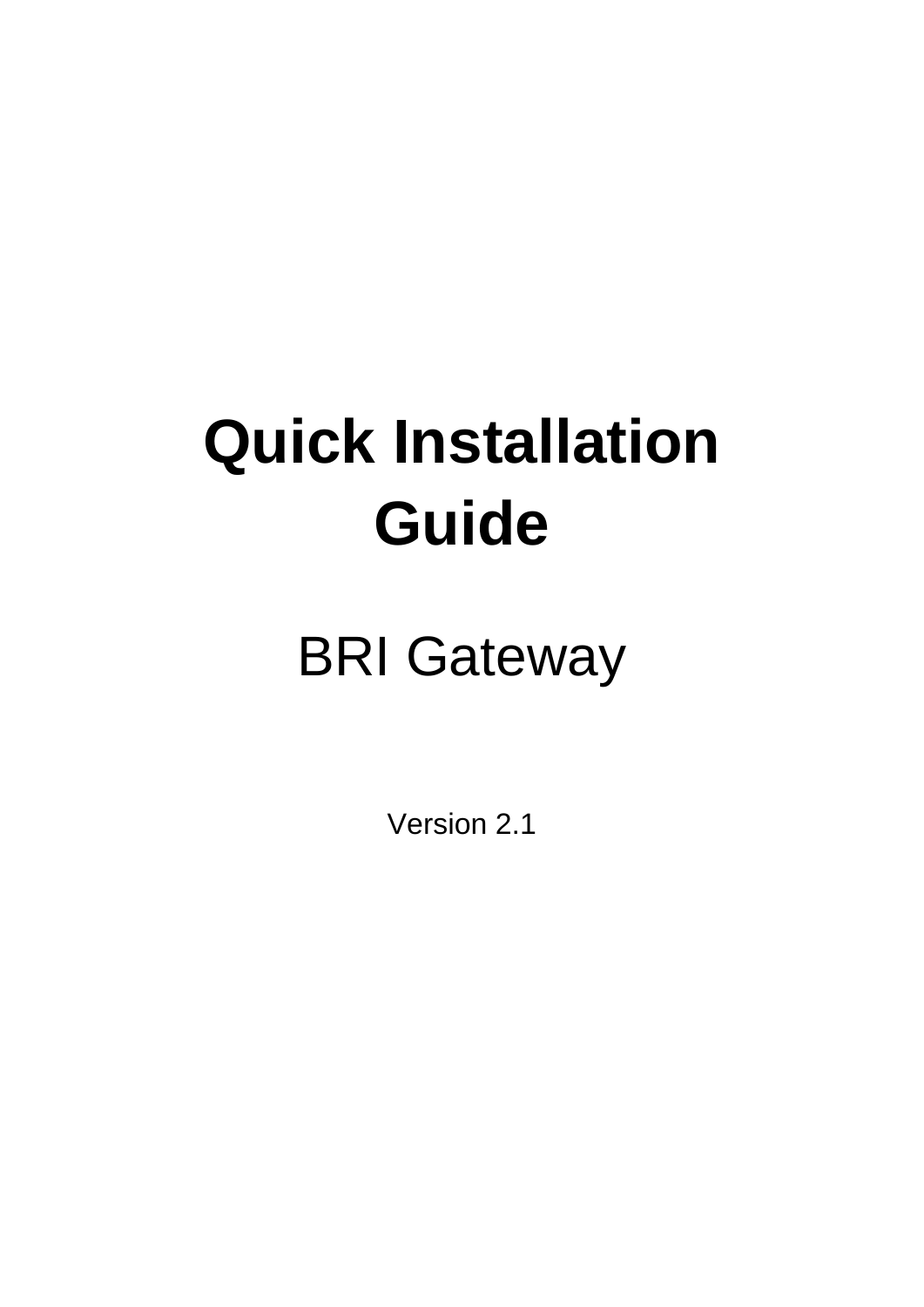### **Table of Contents**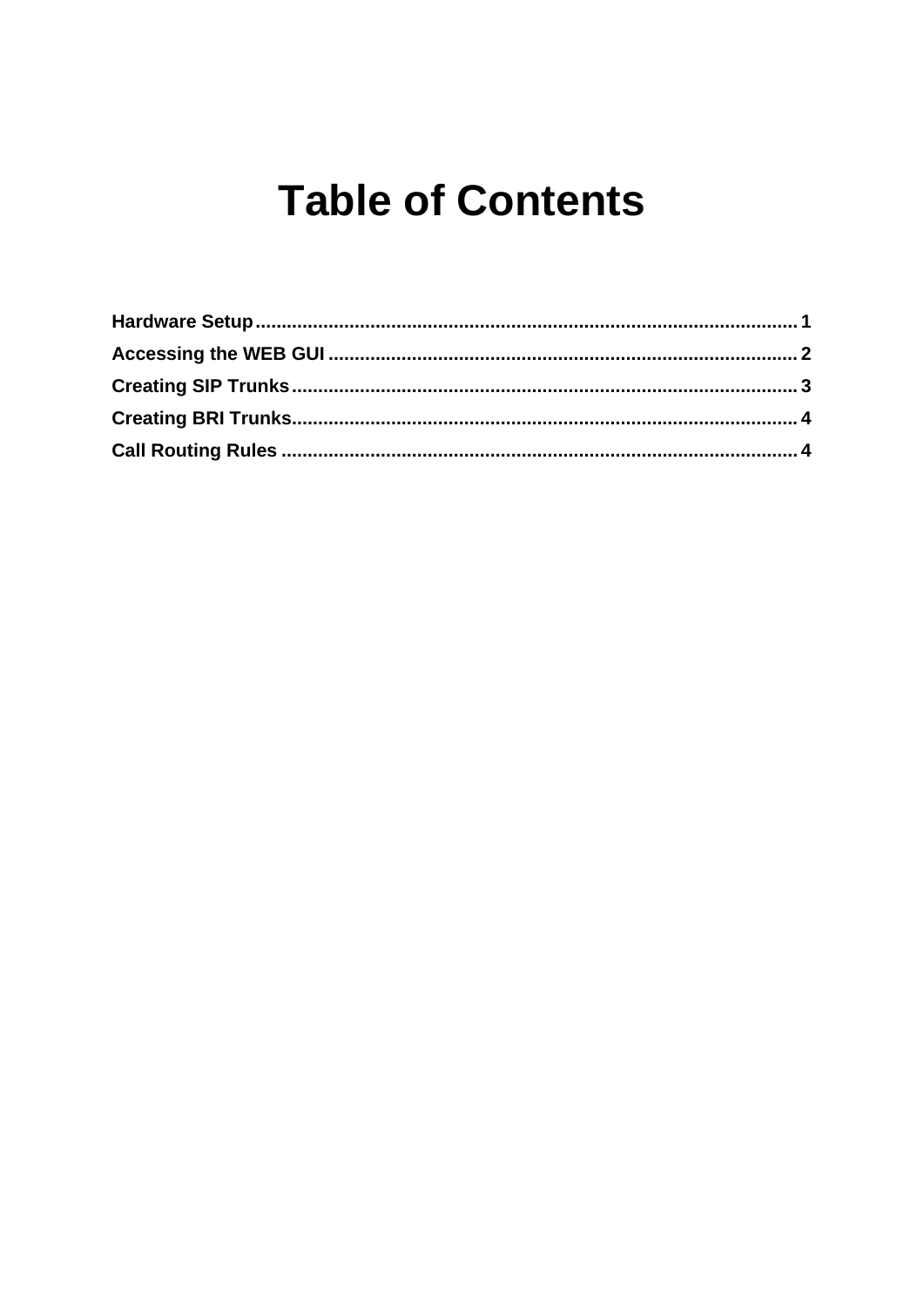#### <span id="page-3-0"></span>**Hardware Setup**



- 1. Unpack the items from the box
- 2. Plug one end of the RJ45 Ethernet cable to your PC & other end into the Management Port (LAN) of the BRI Gateway.
- 3. Plug one end of the RJ45 Ethernet cable into your Network Switch & other end into the WAN port of the BRI Gateway.

**Note:** Use Straight-through Ethernet cable to connect between the unit & Router/Switch/PC

- 4. Plug one end of the RJ45 cable into the BRI 1 port of the BRI Gateway & other end to the E1/T1 service provider socket.
- 5. Plug the power cable .to the BRI Gateway, wait until the Gateway boot up completely.

**Note:** *Ready* LED (LED 2) goes green indicating that Gateway is boot up completely.

Configure your BRI Gateway according to the instructions below.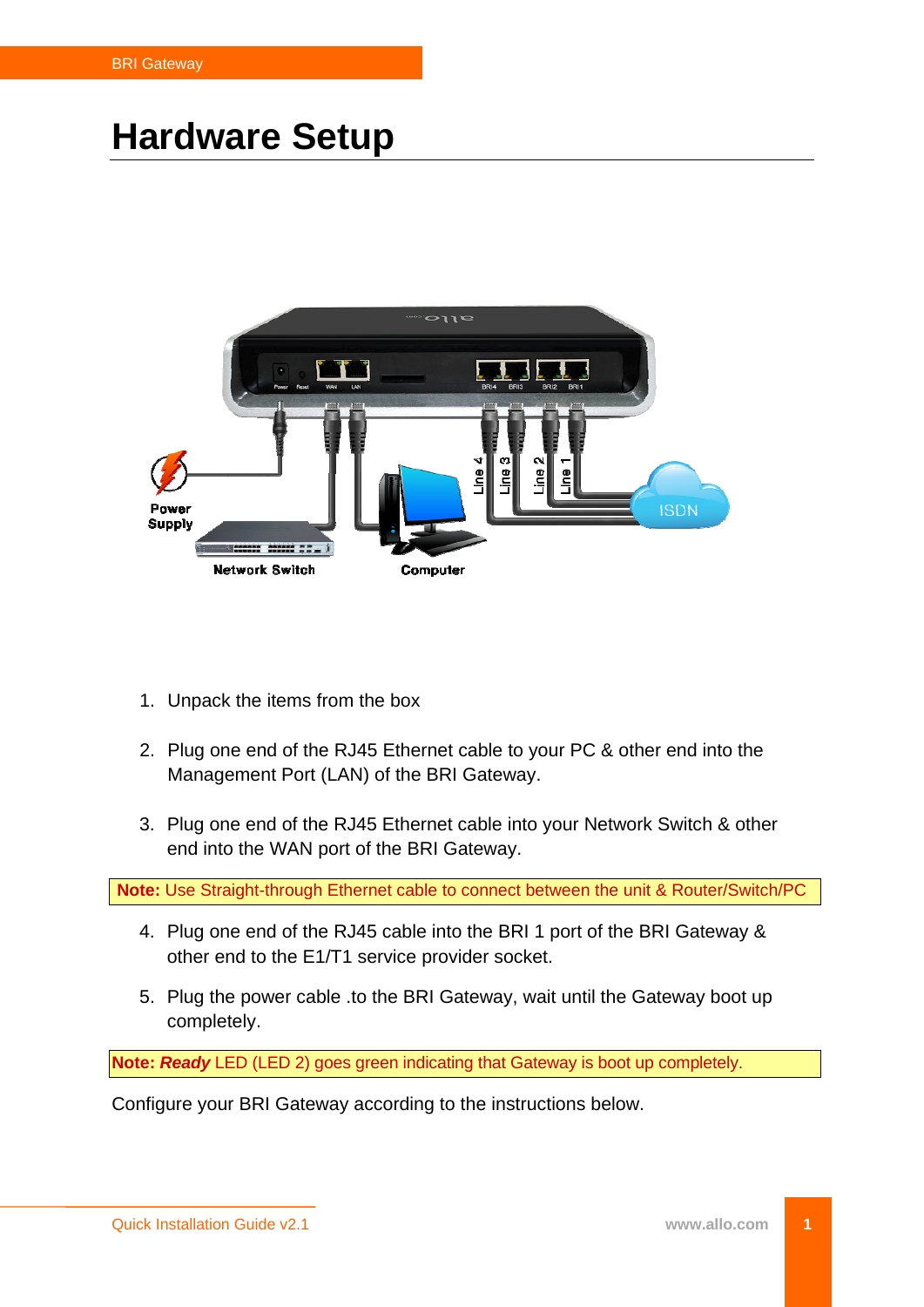### <span id="page-4-0"></span>**Accessing the WEB GUI**

BRI Gateway WEB GUI can be accessed either through WAN or Management Interface (LAN)

- 1) Make the setup as described in Hardware setup section, Lets access the WebGUI through Management Interface (LAN)
- 2) Change the Network setting of the PC in manual mode (i.e. Static IP mode). Assign the IP address to the PC in the range of 192.168.113.xxx (E.g:192.168.113.10), net mask as 255.255.255.0 and gateway & DNS as 192.168.113.1.
- 3) Launch the web browser and enter the URL [http://192.168.113.2](http://192.168.113.2/) which is the default IP address of the Management interface (LAN) of the BRI Gateway.

| Firmware Version 2.0.0                  | Thu 05 Feb 1970 02:22:10                                                        |
|-----------------------------------------|---------------------------------------------------------------------------------|
| o o<br>ALLO.COM'S<br><b>BRI Gateway</b> | Login ID<br>admin<br>Password<br>Login<br>P                                     |
|                                         | COPYRIGHT © 2012-2013. ALLO.COM'S BRI GATEWAY - WEB PANEL. ALL RIGHTS RESERVED. |

- 4) Login using the default username & password (Default: Username: admin; Password: admin). Successful login takes you to the Dashboard page. Observe the WAN IP address on the dashboard, this will be used to access the GUI from the WAN interface.
- 5) If your network is not enabled with DHCP server, configure the WAN port ip address manually in the **SETTINGS > Network Settings** section as per your requirement.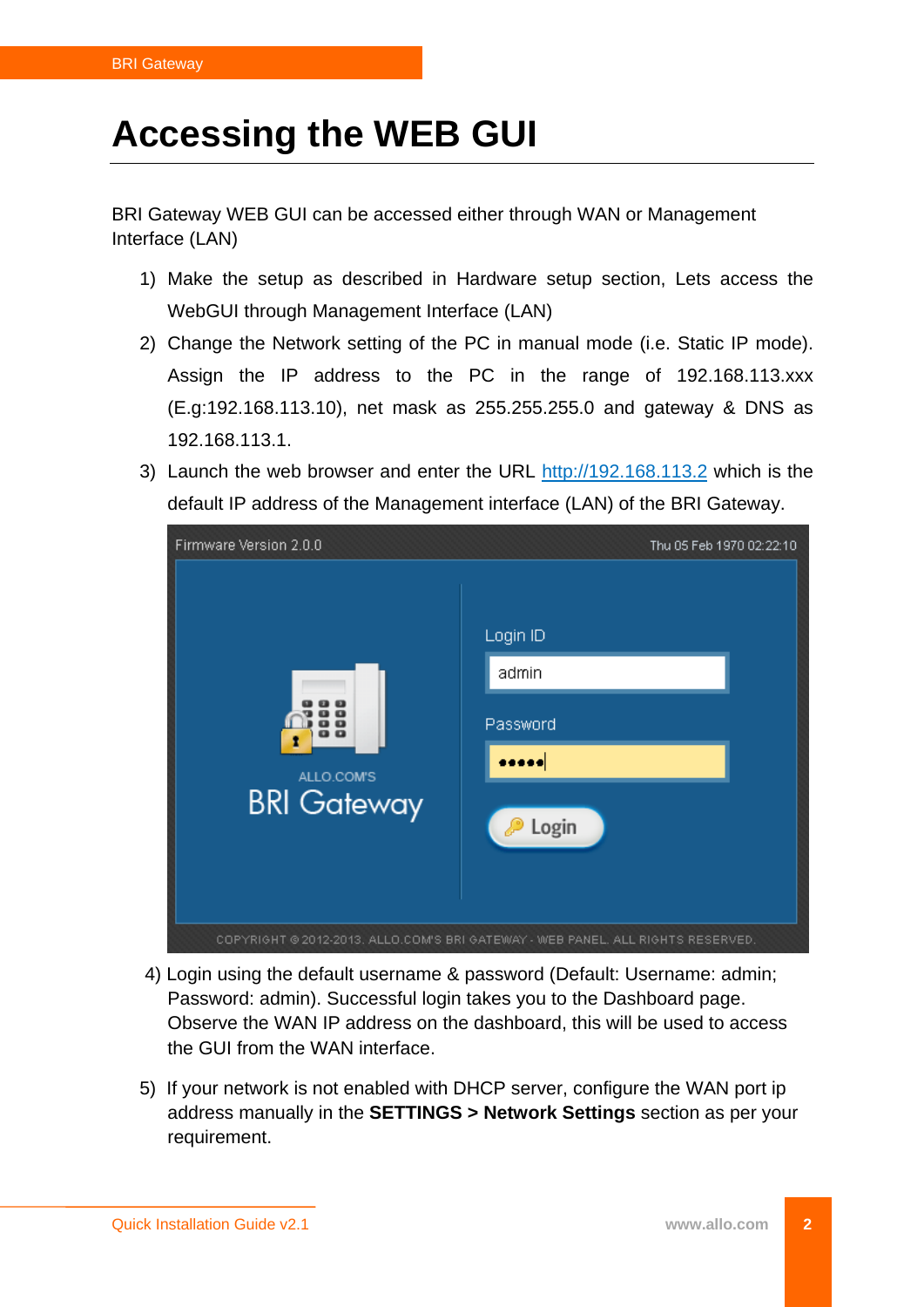<span id="page-5-0"></span>**Note:** Recommended web browser to access GUI is Mozilla Firefox.

| ALLO.COM'S<br><b>BRI</b> Gateway                                    |            |                                          |                          | Firmware Version 2.0.0<br>Fri 06 Feb 1970 03:04:17                          |
|---------------------------------------------------------------------|------------|------------------------------------------|--------------------------|-----------------------------------------------------------------------------|
| <b>O</b> ADVANCED<br>$*$ TOOLS<br>国 SETUP<br><b>III</b> STATUS<br>血 | H SAVE ALL |                                          |                          | <b><i>in</i></b> Welcome <b>Administrator</b><br><b>A Logout</b>            |
| <b>Dashboard</b>                                                    |            |                                          |                          | <b>41</b> Refresh                                                           |
| <b>Gateway Status</b>                                               |            | <b>System Status</b>                     |                          |                                                                             |
| $\frac{1}{2}$ sin-<br>SIP Status                                    | 11%        | Uptime<br>$20$ min                       |                          | <b>Network Information</b><br>LAN IP: 192.168.113.1<br>WAN IP: 192.168.0.82 |
| Registered: 1<br>Unreachable/Unknown: 8                             | Total: 9   | <b>Internal Memory Usage</b><br>Q<br>6%  |                          | Total: 204 MB                                                               |
| <b>BRI Span Status</b><br>$Port2$ Port 3<br>Port 1<br>Port 4        |            | Used: 14 MB<br>CPU Usage<br>1%           |                          | Free: 190 MB                                                                |
| <b>Call Statistics</b><br>Total Active Calls: 0                     |            | Load Average<br>1 <sub>min</sub><br>2.16 | 5 <sub>min</sub><br>1.98 | 15min<br>1.43                                                               |

#### **Creating SIP Trunks**

This will allow you to make calls using your VoIP Account.

- 1) Click **Add a SIP Trunk**
- 2) Create a SIP account with the preferred registration mode. Registration Mode:
	- **None**: IP peer trunking
	- **From Gateway**: Gateway is registering to PBX or VoIP service provider.
	- **To Gateway**: Endpoint registering to Gateway.
- 3) Enter the PBX or VoIP service provider IP address for registration modes " From Gateway or None"
- 4) Click authentication, if it is required
- 5) Click registration and add registrar address
- 6) Click on "Create" to save the settings.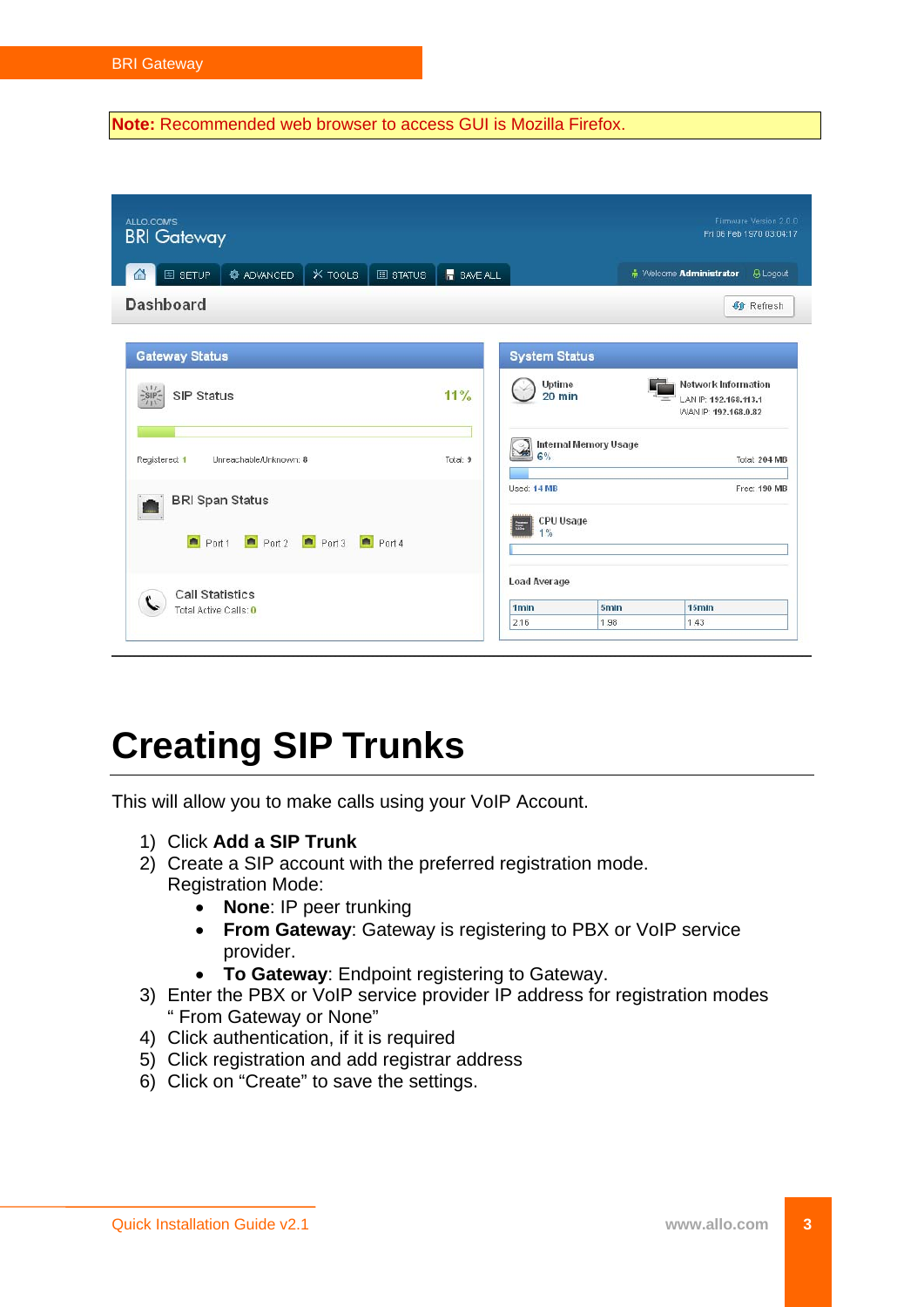#### <span id="page-6-0"></span>**Creating BRI Trunks**

This will allow you to make calls using your BRI line.

- 1) Connect your ISDN BRI line to the BRI 1 port of the BRI Gateway
- 2) Click on the **SETUP > ISDN BRI Trunks** link in the GUI, then select **Create BRI Trunks**
- 3) Enter Name your Trunk (Office Line 1 for example), Outbound Caller ID and Click **CREATE**
- 4) You have a live BRI line plugged to your BRI Gateway.
- 5) Click on "Create" to save the settings.

**Note:** By default, all the BRI lines are set as TE Mode. BRI Signaling settings (TE/NT) are be selected under **Advanced > ISDN BRI settings**

#### **Call Routing Rules**

Depending on the number you dial, the BRI gateway will select the configured BRI/SIP Trunk.

- 1) Click **Add Call Routing Rule** to add an incoming or outgoing routing rule for ISDN and VoIP call.
- 2) Select "Incoming type" and required trunk name under "Incoming from".
- 3) Enter the Dial Pattern to match the expected number. Following are the characters supported in the Dial Pattern.

X matches any digit from 0-9 Z matches any digit from 1-9 N matches any digit from 2-9 [1237-9] matches any digit or letter in the brackets (in this example, 1, 2, 3, 7, 8, 9) [a-z] matches any lower case letter [A-Z] matches any UPPER case letter . Wildcard, matches one or more characters ! Wildcard matches zero or more characters immediately.

4) **Trim Digits:** Allows the user to specify the number of digits that will be stripped from the dialed number. For Ex: If you configure the pattern as 9X. and you want to strip 9, then the count of the digits stripped is 1, which must be placed in Trim Digits field.